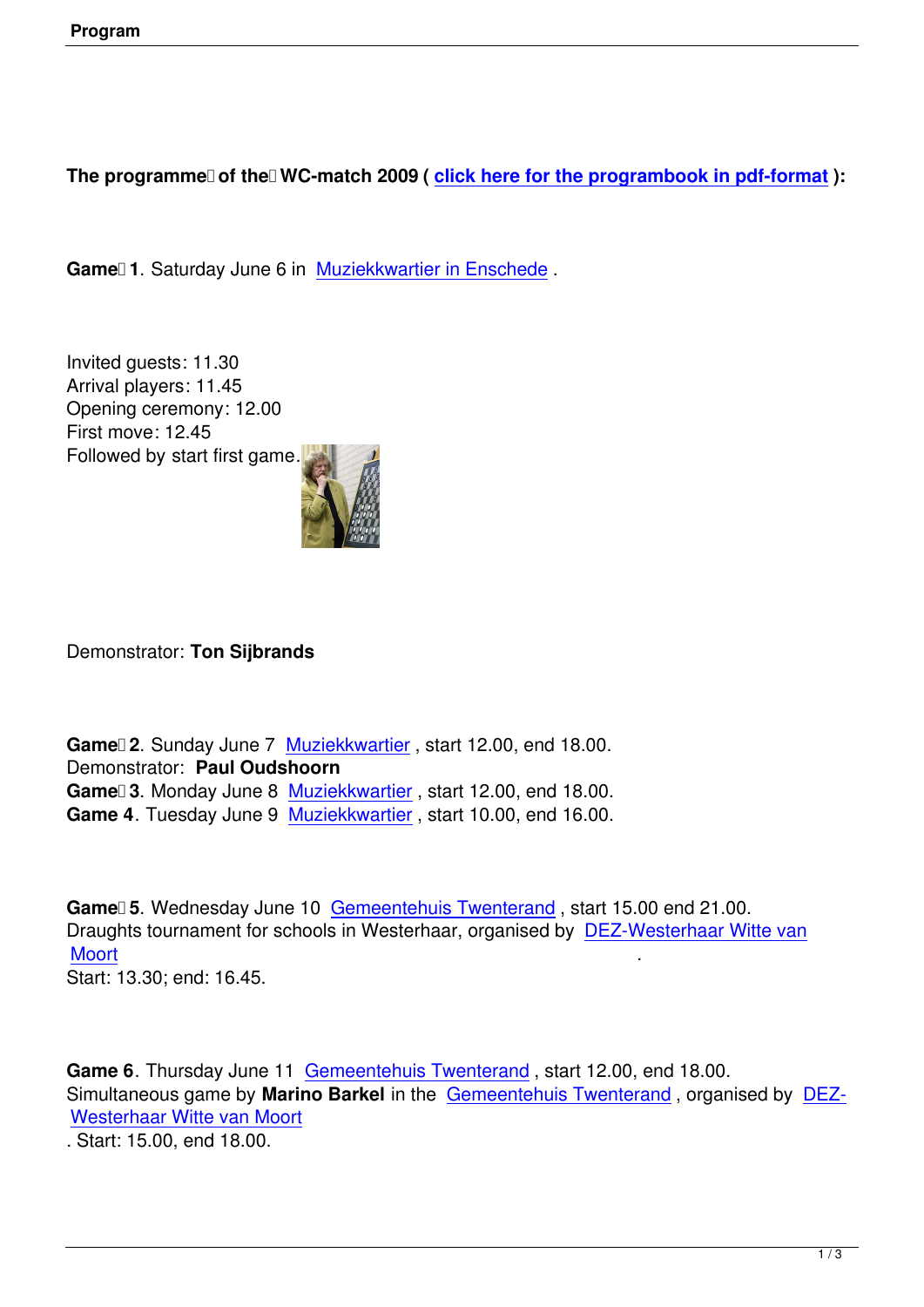Friday June 12 first rest day. "Draw up" simultaneous game in Hengelo by **Alexander Schwarzman** and **Alexander Georgiev** , start at 14:00.



**Game 7**. Saturday June 13 Stadhuis Hengelo , start 12.00, end 18.00.

".

Draughts tournament for schools in Stadhuis Hengelo , organised by " Orfam Telecom Twente ", start at 11:00.

"Draw up" simultaneous gam[e in Hengelo by](index.php?option=com_content&view=article&id=63&Itemid=93&lang=nl) **Pim Meurs**, start at 12:00, organised by " Orfam Telecom Twente

**Game 8**. Sunday June 14 Stadhuis Hengelo , start 12.00, end 18.00. Demonstrator **Auke Scholma** .

**Game 9**. Monday June 15 Stadhuis Hengelo , start 12.00, end 18.00.

Game 10. Tuesday June 1[6 Stadhuis Henge](index.php?option=com_content&view=article&id=63&Itemid=93&lang=nl)lo, start 12.00, end 18.00.

Game<sup>[11]</sup>. Wednesday June 17 [Muziekkwartie](index.php?option=com_content&view=article&id=63&Itemid=93&lang=nl)r, start 12.00, end 18.00. Draughts tournament for schools in Enschede organised by EDC Enschede . Game<sup>n</sup> 12. Thursday June 18 Muziekkwartier, start 12.00, end 18.00. The closing ceremony (in case th[e world champio](index.php?option=com_content&view=article&id=61&Itemid=91&lang=nl)n is known) is on Thursday June 18 around 18.00 in [Muzie](http://home.introweb.nl/e/edc/)kkwartier te **Enschede**